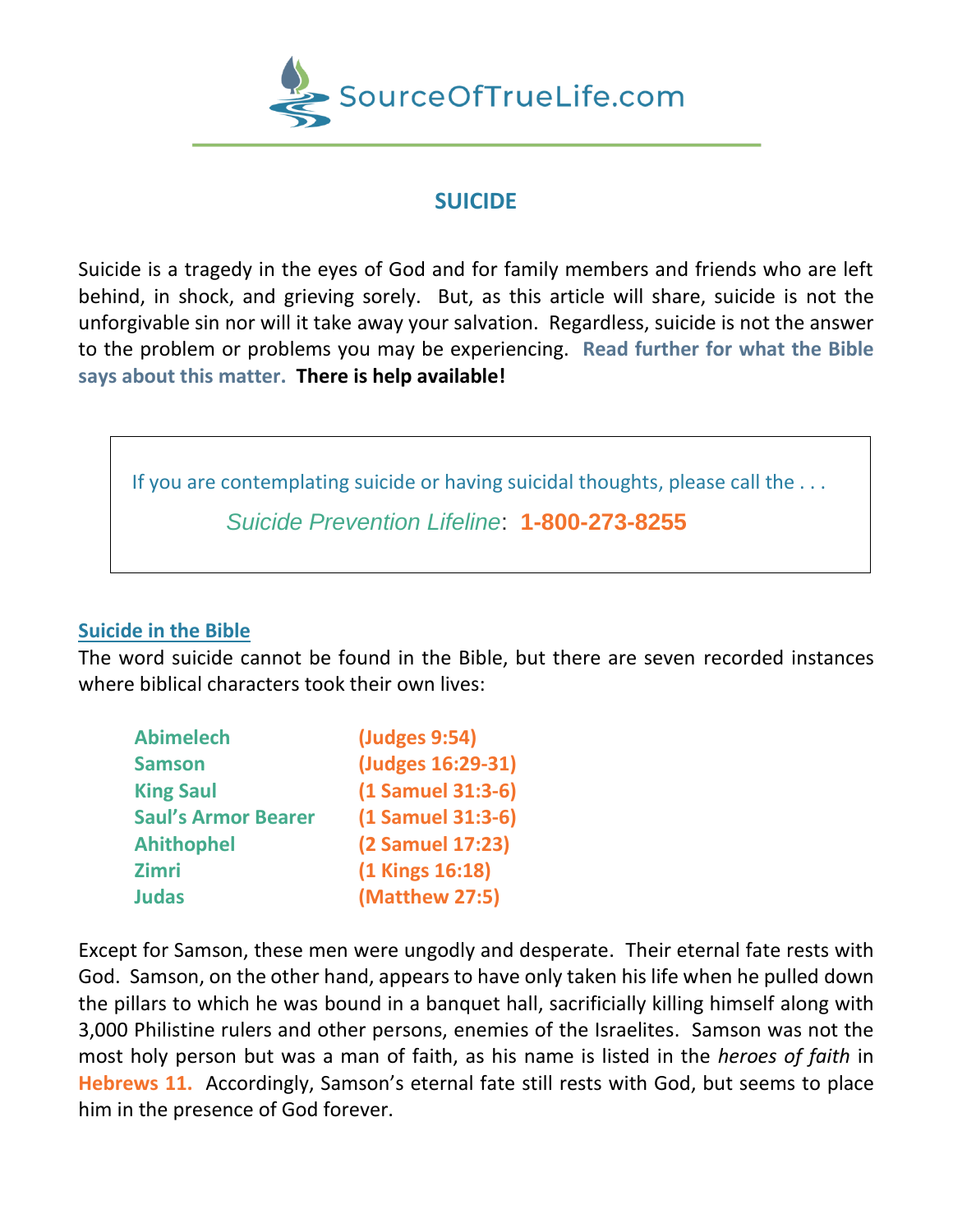#### **Is Suicide the Unforgivable Sin?**

Let's be clear. Suicide is a sin because it is murder, taking away life, a gift from God. God has commanded that no one commit murder, presumably including oneself **(Exodus 20:13; Matthew 19:18; Romans 13:9).** The question immediately arises – is murder then, including suicide, unforgivable in the eyes of God? We believe the answer is NO.

**The only unforgivable sin is rejecting the Holy Spirit's call to accept Jesus Christ as Savior and Lord of your life.** This is blaspheming or refusing to heed what the Holy Spirit (God) has spoken to the world with respect to salvation. Jesus said, "all the sins and blasphemies of men will be forgiven them. But whoever blasphemes (*shows contempt or lack of reverence for God*, according to Merriam-Webster) will never be forgiven; he is guilty of an eternal sin" **(Mark 3:28-29).** Though suicide is not unforgivable, it is not God's will for you!

#### **Salvation and Eternal Life**

God has made a way for everyone to have salvation and eternal life **(John 3:16-17).** We only find them in Jesus Christ. "For the wages of sin is death, but the gift of God is eternal life *in Christ Jesus our Lord*" **(Romans 6:23,** emphases added**).** Sin separates us from a holy God. But when "we confess our sins, he is faithful and just and will forgive us our sins and purify us from all unrighteousness" **(1 John 1:9).**

Whether you spend eternity in the presence of God in heaven or apart from God's presence in hell is determined by only one thing – whether your name is written in the Book of Life **(Revelation 20:11-15).** Your name can only be written in the Book of Life if you have been born again **(John 3:3).** The apostle Paul described it this way, "if you confess with your mouth, "Jesus is Lord," and believe in your heart that God raised him from the dead, you will be saved. For it is with your heart that you believe and are justified, and it is with your mouth that you confess and are saved" **(Romans 10:9-10).**

The moment you do this, your sins are forgiven by God's grace – **all** your sins. "God saved you by his grace when you believed . . . it is a gift of God" **(Ephesians 2:8).** Having received salvation through God's grace, nothing "will be able to separate us from the love of God that is in Christ Jesus our Lord" **(Romans 8:37-39).**

## **Closing Thoughts**

**\_\_\_\_\_\_\_\_\_\_\_\_\_\_\_\_\_\_\_\_\_\_\_\_\_\_\_\_\_\_\_\_\_\_\_\_\_\_\_\_\_\_\_\_\_\_\_\_**

Suicide is wrong because it is sin. Though it can be forgiven, it is never the solution to difficulties or troubles. If you are struggling with suicidal thoughts, we encourage you to seek professional and/or spiritual help at the numbers listed below.

This is an introduction on the subject of **Suicide***.* Here are a few other resources you may wish to explore: